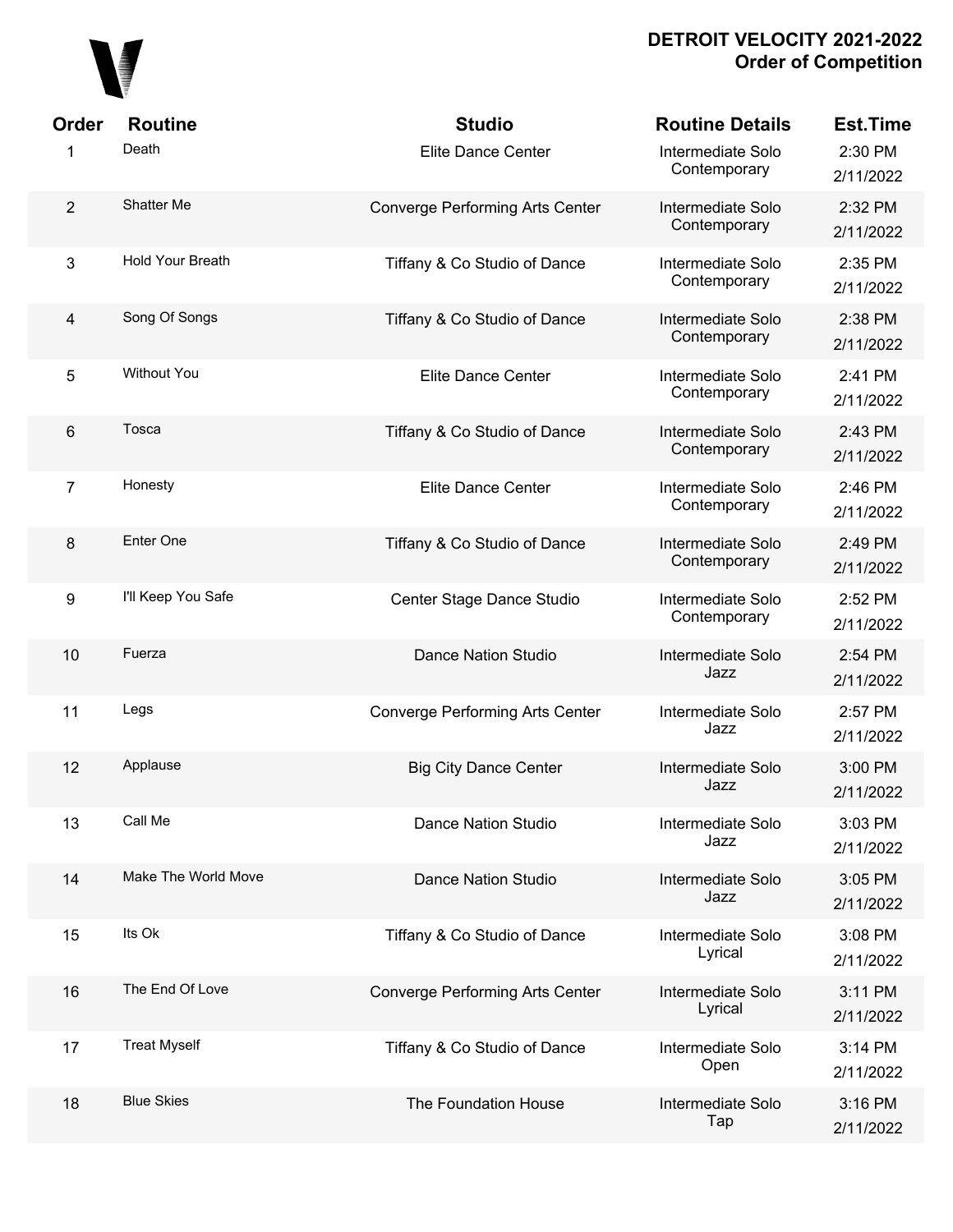

| Order | <b>Routine</b>                 | <b>Studio</b>                          | <b>Routine Details</b>                      | <b>Est.Time</b>      |
|-------|--------------------------------|----------------------------------------|---------------------------------------------|----------------------|
| 19    | My Love                        | Tiffany & Co Studio of Dance           | Intermediate Solo<br>Lyrical                | 3:19 PM<br>2/11/2022 |
| 20    | What You Want                  | Elite Dance Center                     | Intermediate Solo<br><b>Musical Theater</b> | 3:22 PM<br>2/11/2022 |
| 21    | Prologue                       | Tiffany & Co Studio of Dance           | Intermediate Duo/Trio<br>Contemporary       | 3:25 PM<br>2/11/2022 |
| 22    | Flesh And Bone                 | Tiffany & Co Studio of Dance           | Intermediate Duo/Trio<br>Contemporary       | 3:27 PM<br>2/11/2022 |
| 23    | In Case You Don't Live Forever | Elite Dance Center                     | Intermediate Solo<br>Lyrical                | 3:30 PM<br>2/11/2022 |
| 24    | Body Language                  | <b>Big City Dance Center</b>           | Intermediate Solo<br>Open                   | 3:33 PM<br>2/11/2022 |
| 25    | The Crumbling                  | Elite Dance Center                     | Intermediate Duo/Trio<br>Contemporary       | 3:36 PM<br>2/11/2022 |
| 26    | You're Gonna Hear Me           | The Foundation House                   | Intermediate Duo/Trio<br>Tap                | 3:38 PM<br>2/11/2022 |
| 27    | Chapstick                      | Tiffany & Co Studio of Dance           | Intermediate Duo/Trio<br>Open               | 3:41 PM<br>2/11/2022 |
| 28    | <b>Bluebird</b>                | <b>Big City Dance Center</b>           | <b>Teen Solo</b><br><b>Ballet</b>           | 3:44 PM<br>2/11/2022 |
| 29    | She's Got You                  | <b>Dance Nation Studio</b>             | <b>Teen Solo</b><br>Contemporary            | 3:47 PM<br>2/11/2022 |
| 30    | **5 MINUTE JUDGES BREAK**      | <b>VELOCITY DANCE CONVENTION</b>       |                                             | 3:49 PM<br>2/11/2022 |
| 31    | Redvox                         | <b>Converge Performing Arts Center</b> | <b>Teen Solo</b><br>Contemporary            | 3:54 PM<br>2/11/2022 |
| 32    | All Waters                     | Elite Dance Center                     | <b>Teen Solo</b><br>Contemporary            | 3:56 PM<br>2/11/2022 |
| 33    | Rex                            | Tiffany & Co Studio of Dance           | <b>Teen Solo</b><br>Contemporary            | 3:59 PM<br>2/11/2022 |
| 34    | The hearse                     | <b>Big City Dance Center</b>           | <b>Teen Solo</b><br>Contemporary            | 4:02 PM<br>2/11/2022 |
| 35    | <b>Counting Houses</b>         | Tiffany & Co Studio of Dance           | <b>Teen Solo</b><br>Contemporary            | 4:05 PM<br>2/11/2022 |
| 36    | The Search                     | <b>Big City Dance Center</b>           | <b>Teen Solo</b><br>Tap                     | 4:07 PM<br>2/11/2022 |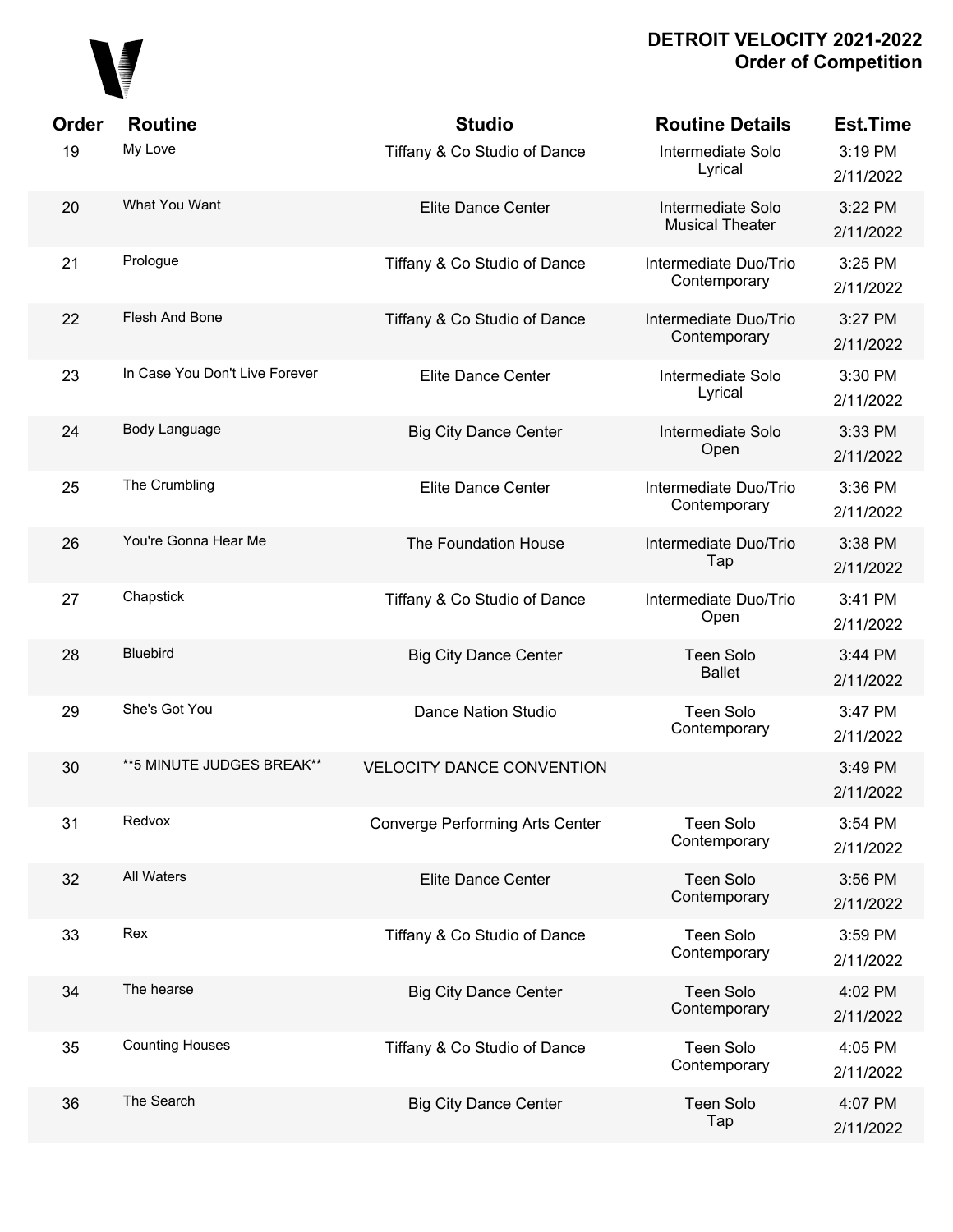

| Order | <b>Routine</b>                        | <b>Studio</b>                   | <b>Routine Details</b>           | <b>Est.Time</b>      |
|-------|---------------------------------------|---------------------------------|----------------------------------|----------------------|
| 37    | Faith Consuming Hope                  | Tiffany & Co Studio of Dance    | <b>Teen Solo</b><br>Contemporary | 4:10 PM<br>2/11/2022 |
| 38    | <b>Wide Awake</b>                     | Converge Performing Arts Center | <b>Teen Solo</b><br>Contemporary | 4:13 PM<br>2/11/2022 |
| 39    | Ne Me Quitte Pas                      | <b>Elite Dance Center</b>       | <b>Teen Solo</b><br>Contemporary | 4:16 PM<br>2/11/2022 |
| 40    | Stand By Me                           | Dance Nation Studio             | <b>Teen Solo</b><br>Contemporary | 4:18 PM<br>2/11/2022 |
| 41    | The Betrayal                          | <b>Big City Dance Center</b>    | <b>Teen Solo</b><br>Contemporary | 4:21 PM<br>2/11/2022 |
| 42    | Sadness                               | Tiffany & Co Studio of Dance    | <b>Teen Solo</b><br>Contemporary | 4:24 PM<br>2/11/2022 |
| 43    | Crazy                                 | <b>Big City Dance Center</b>    | <b>Teen Solo</b><br>Contemporary | 4:27 PM<br>2/11/2022 |
| 44    | <b>Tears Of Gold</b>                  | Tiffany & Co Studio of Dance    | <b>Teen Solo</b><br>Contemporary | 4:29 PM<br>2/11/2022 |
| 45    | Goodnight Day                         | <b>Big City Dance Center</b>    | <b>Teen Solo</b><br>Contemporary | 4:32 PM<br>2/11/2022 |
| 46    | <b>Dress</b>                          | Converge Performing Arts Center | <b>Teen Solo</b><br>Contemporary | 4:35 PM<br>2/11/2022 |
| 47    | Invasion                              | <b>Elite Dance Center</b>       | <b>Teen Solo</b><br>Contemporary | 4:38 PM<br>2/11/2022 |
| 48    | Overdose                              | Tiffany & Co Studio of Dance    | <b>Teen Solo</b><br>Contemporary | 4:40 PM<br>2/11/2022 |
| 49    | A Sparrow Alighted On Our<br>Shoulder | <b>Big City Dance Center</b>    | Teen Solo<br>Contemporary        | 4:43 PM<br>2/11/2022 |
| 50    | If You Go Away                        | Dance Barre                     | <b>Teen Solo</b><br>Contemporary | 4:46 PM<br>2/11/2022 |
| 51    | Laura                                 | Dance Nation Studio             | Teen Solo<br>Contemporary        | 4:49 PM<br>2/11/2022 |
| 52    | Open                                  | Tiffany & Co Studio of Dance    | <b>Teen Solo</b><br>Contemporary | 4:51 PM<br>2/11/2022 |
| 53    | Whispers From The Lake                | <b>Big City Dance Center</b>    | <b>Teen Solo</b><br>Contemporary | 4:54 PM<br>2/11/2022 |
| 54    | This winter morning                   | <b>Big City Dance Center</b>    | <b>Teen Solo</b><br>Contemporary | 4:57 PM<br>2/11/2022 |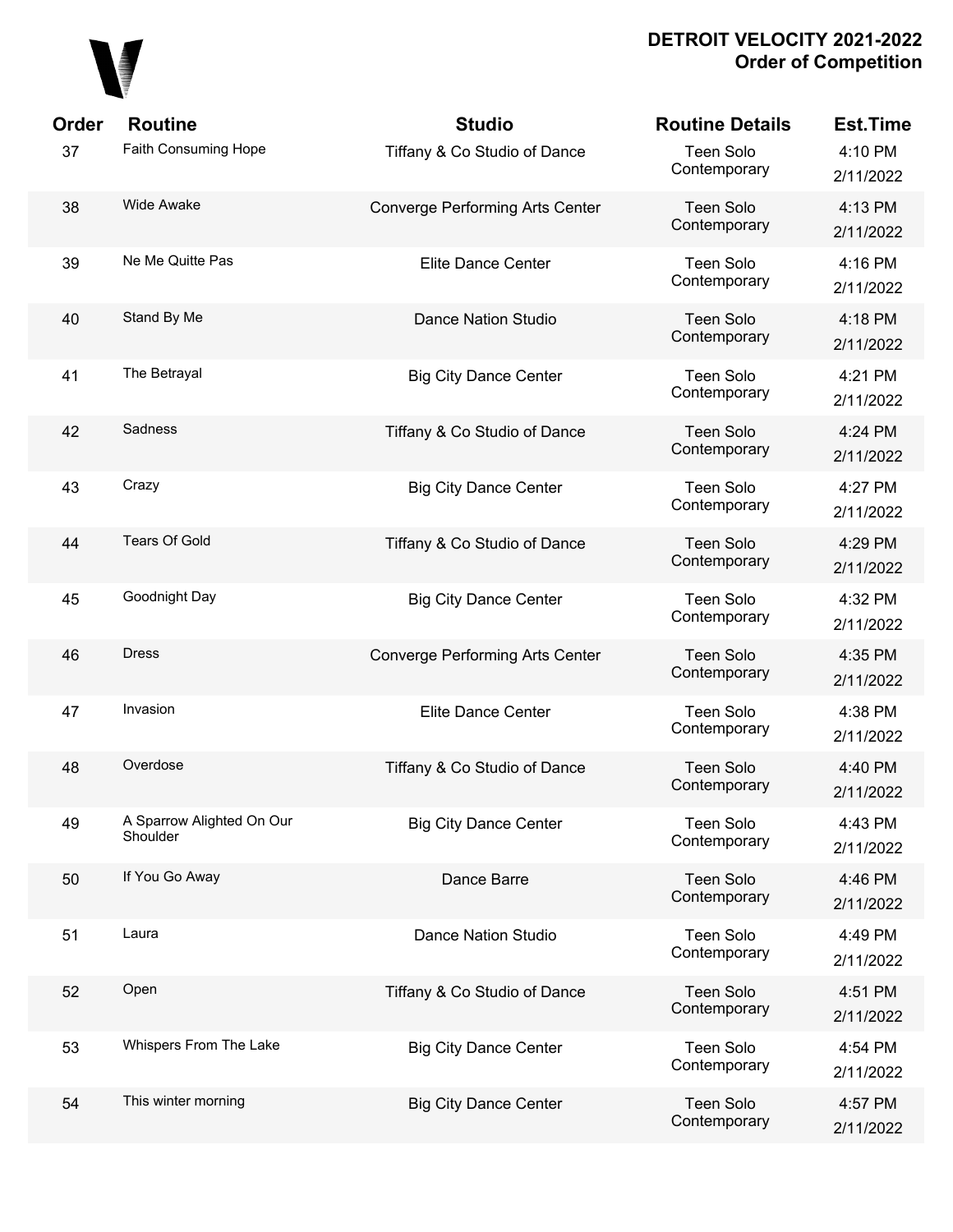

| Order | <b>Routine</b>              | <b>Studio</b>                          | <b>Routine Details</b>      | <b>Est.Time</b>      |
|-------|-----------------------------|----------------------------------------|-----------------------------|----------------------|
| 55    | Knife                       | Converge Performing Arts Center        | Teen Solo<br>Contemporary   | 5:00 PM<br>2/11/2022 |
| 56    | We Are Infinite             | Elite Dance Center                     | Teen Solo<br>Contemporary   | 5:02 PM<br>2/11/2022 |
| 57    | A Deal With Chaos           | <b>Big City Dance Center</b>           | Teen Solo<br>Contemporary   | 5:05 PM<br>2/11/2022 |
| 58    | Losing My Religion          | <b>Big City Dance Center</b>           | Teen Solo<br>Contemporary   | 5:08 PM<br>2/11/2022 |
| 59    | Everywhere I Go             | <b>Elite Dance Center</b>              | Teen Solo<br>Contemporary   | 5:11 PM<br>2/11/2022 |
| 60    | Tightrope                   | <b>Big City Dance Center</b>           | Teen Solo<br>Contemporary   | 5:13 PM<br>2/11/2022 |
| 61    | Lilac Wine                  | The Foundation House                   | Teen Solo<br>Contemporary   | 5:16 PM<br>2/11/2022 |
| 62    | Always Forever              | <b>Dance Nation Studio</b>             | Teen Solo<br>Contemporary   | 5:19 PM<br>2/11/2022 |
| 63    | <b>Till Now</b>             | Dance Barre                            | Teen Solo<br>Contemporary   | 5:22 PM<br>2/11/2022 |
| 64    | ** 5 MINUTE JUDGES BREAK**  | <b>VELOCITY DANCE CONVENTION</b>       |                             | 5:24 PM<br>2/11/2022 |
| 65    | Swish Swish                 | Converge Performing Arts Center        | Teen Solo<br>Open           | 5:29 PM<br>2/11/2022 |
| 66    | Vogue                       | <b>Converge Performing Arts Center</b> | <b>Teen Solo</b><br>Jazz    | 5:31 PM<br>2/11/2022 |
| 67    | <b>Strange Feeling</b>      | Dance Barre                            | <b>Teen Solo</b><br>Jazz    | 5:34 PM<br>2/11/2022 |
| 68    | Wind It Up                  | Elite Dance Center                     | Teen Solo<br>Jazz           | 5:37 PM<br>2/11/2022 |
| 69    | Closure                     | <b>Big City Dance Center</b>           | Teen Solo<br>Lyrical        | 5:40 PM<br>2/11/2022 |
| 70    | Always Remember Us This Way | Tiffany & Co Studio of Dance           | <b>Teen Solo</b><br>Lyrical | 5:42 PM<br>2/11/2022 |
| 71    | Wild At Heart               | Converge Performing Arts Center        | Teen Solo<br>Lyrical        | 5:45 PM<br>2/11/2022 |
| 72    | Vienna                      | <b>Elite Dance Center</b>              | Teen Solo<br>Lyrical        | 5:48 PM<br>2/11/2022 |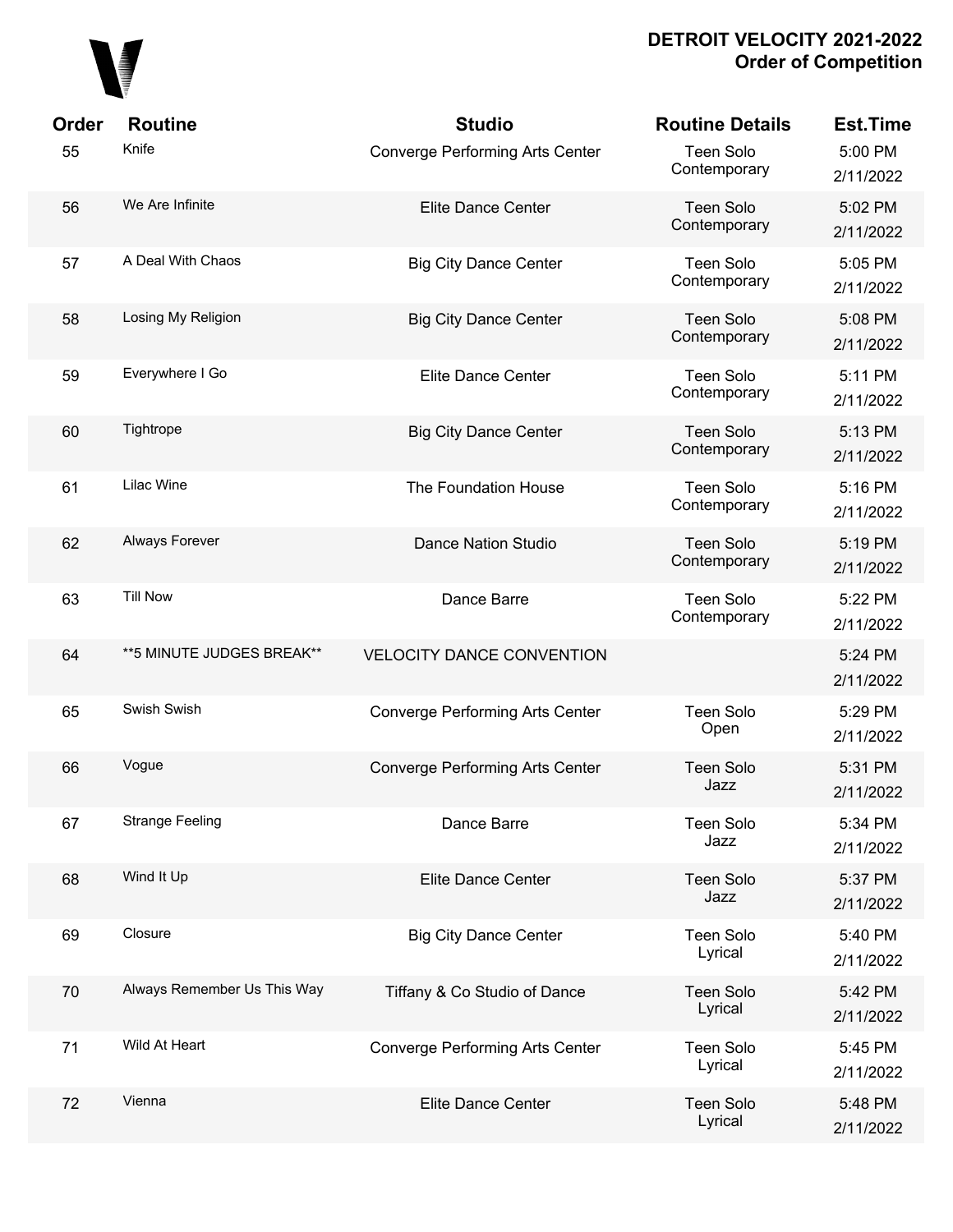

| Order | <b>Routine</b>    | <b>Studio</b>                          | <b>Routine Details</b>                     | <b>Est.Time</b>      |
|-------|-------------------|----------------------------------------|--------------------------------------------|----------------------|
| 73    | Sort Of           | <b>Converge Performing Arts Center</b> | <b>Teen Solo</b><br>Lyrical                | 5:51 PM<br>2/11/2022 |
| 74    | Read All About It | Tiffany & Co Studio of Dance           | <b>Teen Solo</b><br>Lyrical                | 5:53 PM<br>2/11/2022 |
| 75    | battlefield       | <b>Big City Dance Center</b>           | <b>Teen Solo</b><br>Lyrical                | 5:56 PM<br>2/11/2022 |
| 76    | Hearse            | Converge Performing Arts Center        | <b>Teen Solo</b><br>Lyrical                | 5:59 PM<br>2/11/2022 |
| 77    | Oh River          | <b>Converge Performing Arts Center</b> | <b>Teen Solo</b><br>Lyrical                | 6:02 PM<br>2/11/2022 |
| 78    | Lost Without You  | Tiffany & Co Studio of Dance           | <b>Teen Solo</b><br>Lyrical                | 6:04 PM<br>2/11/2022 |
| 79    | Virtual Insanity  | Tiffany & Co Studio of Dance           | <b>Teen Solo</b><br>Tap                    | 6:07 PM<br>2/11/2022 |
| 80    | Velma             | Elite Dance Center                     | <b>Teen Solo</b><br><b>Musical Theater</b> | 6:10 PM<br>2/11/2022 |
| 81    | Show Off          | <b>Elite Dance Center</b>              | <b>Teen Solo</b><br><b>Musical Theater</b> | 6:13 PM<br>2/11/2022 |
| 82    | Evaporate         | Tiffany & Co Studio of Dance           | Teen Duo/Trio<br>Contemporary              | 6:15 PM<br>2/11/2022 |
| 83    | Stay              | <b>Big City Dance Center</b>           | Teen Duo/Trio<br>Contemporary              | 6:18 PM<br>2/11/2022 |
| 84    | What We Had       | <b>Converge Performing Arts Center</b> | Teen Duo/Trio<br>Contemporary              | 6:21 PM<br>2/11/2022 |
| 85    | Rinse And Repeat  | <b>Converge Performing Arts Center</b> | Teen Duo/Trio<br>Jazz                      | 6:24 PM<br>2/11/2022 |
| 86    | Break the Ice     | <b>Converge Performing Arts Center</b> | Teen Duo/Trio<br>Jazz                      | 6:26 PM<br>2/11/2022 |
| 87    | Size              | Tiffany & Co Studio of Dance           | Teen Duo/Trio<br>Jazz                      | 6:29 PM<br>2/11/2022 |
| 88    | I Would           | Tiffany & Co Studio of Dance           | Teen Duo/Trio<br>Lyrical                   | 6:32 PM<br>2/11/2022 |
| 89    | Let It Be         | Tiffany & Co Studio of Dance           | Teen Duo/Trio<br>Lyrical                   | 6:35 PM<br>2/11/2022 |
| 90    | Bia Bia           | Elite Dance Center                     | Teen Duo/Trio<br>Hip-Hop                   | 6:37 PM<br>2/11/2022 |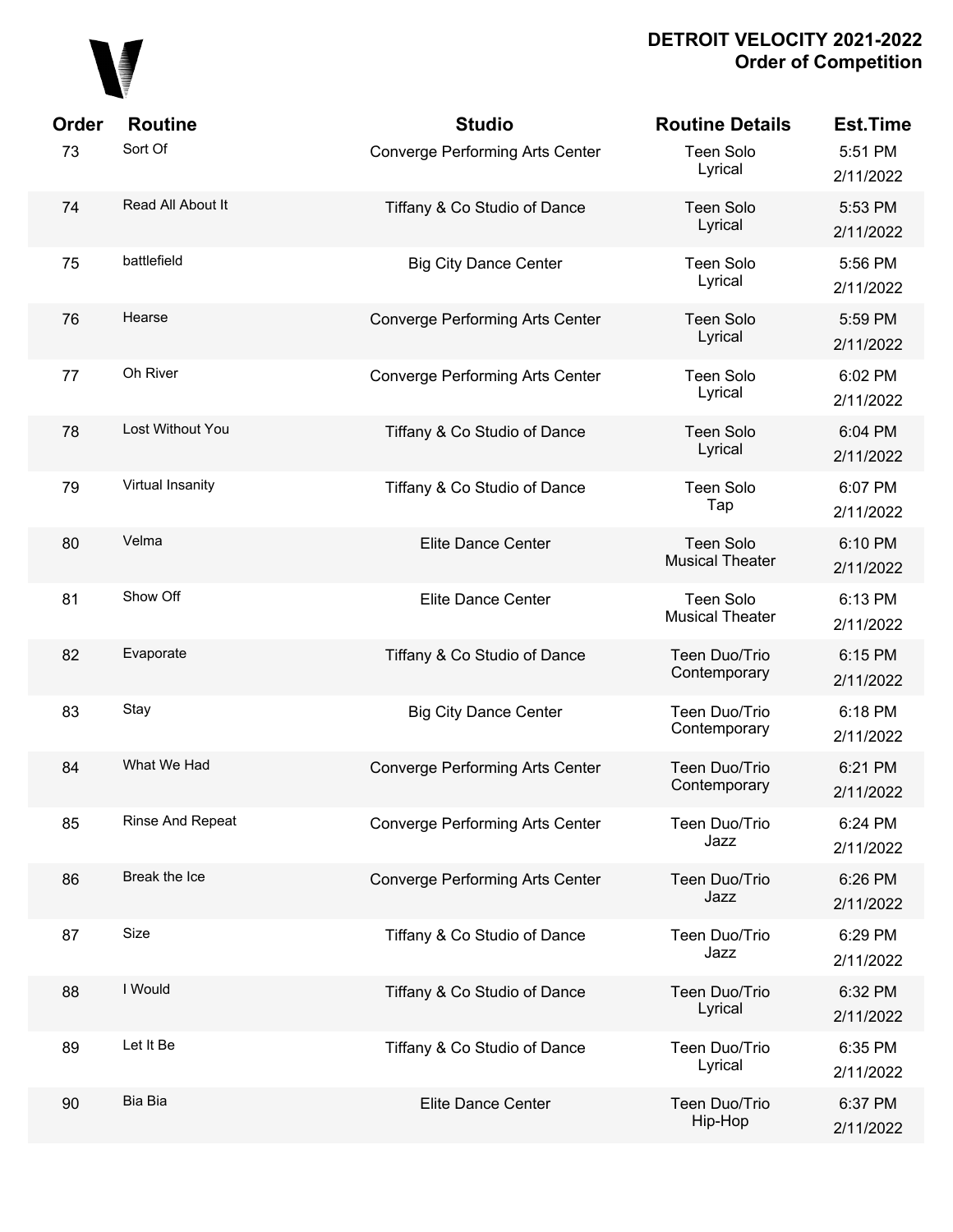

| Order<br>91 | <b>Routine</b><br>** 5 MINUTE JUDGES BREAK** | <b>Studio</b><br><b>VELOCITY DANCE CONVENTION</b> | <b>Routine Details</b>                             | <b>Est.Time</b><br>6:40 PM<br>2/11/2022 |
|-------------|----------------------------------------------|---------------------------------------------------|----------------------------------------------------|-----------------------------------------|
| 92          | My Salvation                                 | Tiffany & Co Studio of Dance                      | <b>Intermediate Small</b><br>Group<br>Contamparary | 6:45 PM<br>2/11/2022                    |
| 93          | <b>Sycamore Trees</b>                        | Sherry's Academy Of Dance                         | <b>Intermediate Small</b><br>Group<br>Contamparari | 6:48 PM<br>2/11/2022                    |
| 94          | The Sky Is Where I Go                        | <b>Elite Dance Center</b>                         | <b>Intermediate Small</b><br>Group<br>Contamparary | 6:51 PM<br>2/11/2022                    |
| 95          | I Love You                                   | <b>Dance Nation Studio</b>                        | <b>Intermediate Small</b><br>Group<br>Contamparari | 6:54 PM<br>2/11/2022                    |
| 96          | The Rip                                      | Elite Dance Center                                | <b>Intermediate Small</b><br>Group<br>Contamparary | 6:57 PM<br>2/11/2022                    |
| 97          | At The Wheel                                 | <b>Converge Performing Arts Center</b>            | <b>Intermediate Small</b><br>Group<br>Contamparary | 7:00 PM<br>2/11/2022                    |
| 98          | Oye                                          | Sherry's Academy Of Dance                         | <b>Intermediate Small</b><br>Group<br>$ln -$       | 7:03 PM<br>2/11/2022                    |
| 99          | Body Language                                | Tiffany & Co Studio of Dance                      | <b>Intermediate Small</b><br>Group<br>$ln - -$     | 7:06 PM<br>2/11/2022                    |
| 100         | <b>Without You</b>                           | <b>Dance Nation Studio</b>                        | <b>Intermediate Small</b><br>Group<br>أممنيتنا     | 7:09 PM<br>2/11/2022                    |
| 101         | You Will Be Found                            | <b>Big City Dance Center</b>                      | <b>Intermediate Small</b><br>Group<br>أممنيتنا     | 7:12 PM<br>2/11/2022                    |
| 102         | Oogum Boogum                                 | Sherry's Academy Of Dance                         | <b>Intermediate Small</b><br>Group<br>$T \cap n$   | 7:15 PM<br>2/11/2022                    |
| 103         | Rather Be                                    | Tiffany & Co Studio of Dance                      | Intermediate Small<br>Group<br>$T_{\rm{on}}$       | 7:18 PM<br>2/11/2022                    |
| 104         | Jailhouse Rock                               | <b>Elite Dance Center</b>                         | Intermediate Small<br>Group<br>Munical Thootor     | 7:21 PM<br>2/11/2022                    |
| 105         | **AWARDS**                                   | <b>VELOCITY DANCE CONVENTION</b>                  |                                                    | 7:25 PM<br>2/11/2022                    |
| 106         | My All                                       | <b>Converge Performing Arts Center</b>            | Senior Solo<br>Contemporary                        | 8:00 PM<br>2/11/2022                    |
| 107         | Learn To Speak                               | Sherry's Academy Of Dance                         | Senior Solo<br>Contemporary                        | 8:02 PM<br>2/11/2022                    |
| 108         | Skin                                         | Tiffany & Co Studio of Dance                      | Senior Solo<br>Contemporary                        | 8:05 PM<br>2/11/2022                    |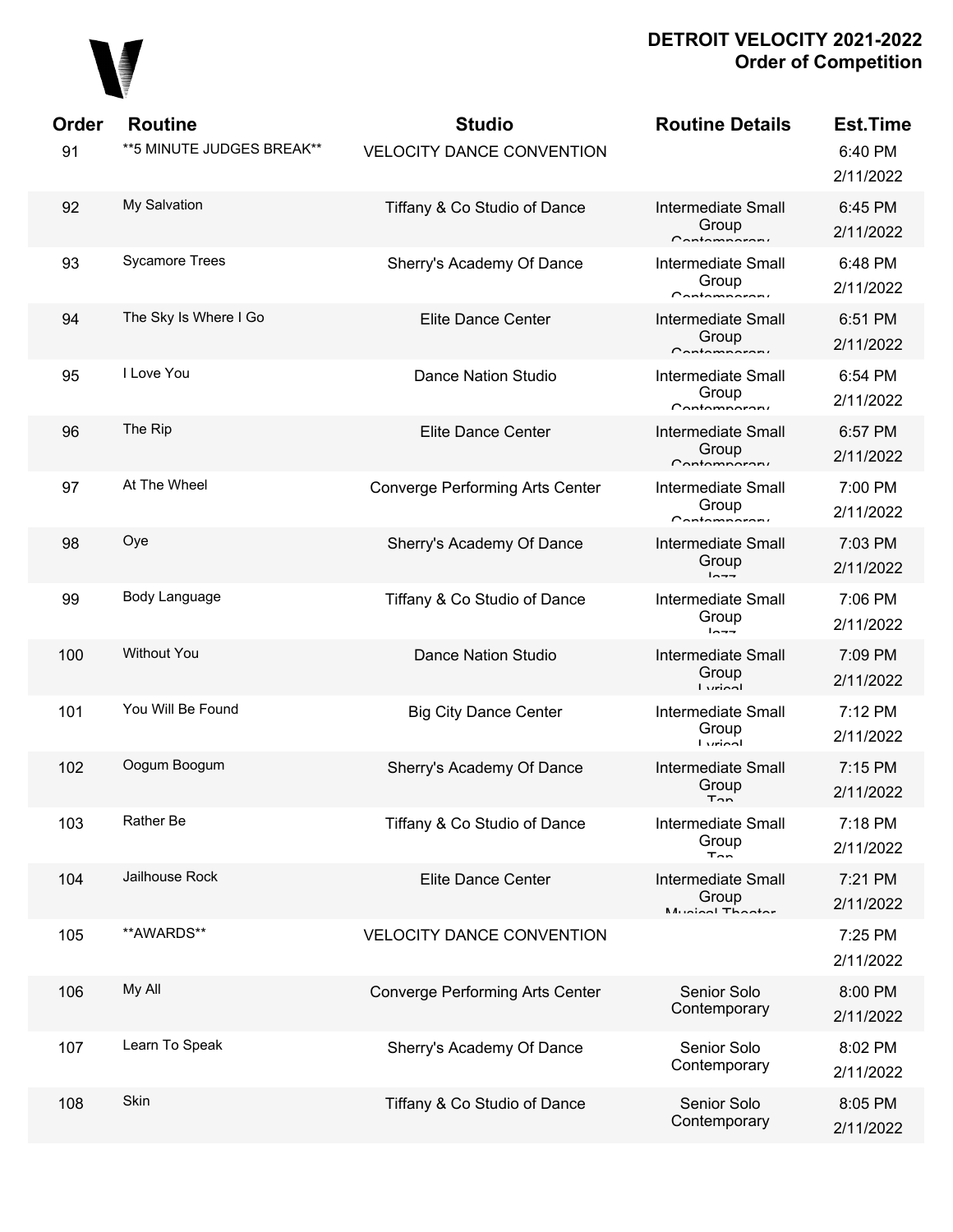

| <b>Order</b> | <b>Routine</b>              | <b>Studio</b>                          | <b>Routine Details</b>      | <b>Est.Time</b>      |
|--------------|-----------------------------|----------------------------------------|-----------------------------|----------------------|
| 109          | I Will Love You             | <b>Elite Dance Center</b>              | Senior Solo<br>Contemporary | 8:08 PM<br>2/11/2022 |
| 110          | Before the song is over     | <b>Big City Dance Center</b>           | Senior Solo<br>Contemporary | 8:11 PM<br>2/11/2022 |
| 111          | In The Future               | Elite Dance Center                     | Senior Solo<br>Contemporary | 8:13 PM<br>2/11/2022 |
| 112          | Hope Ur Ok                  | Tiffany & Co Studio of Dance           | Senior Solo<br>Contemporary | 8:16 PM<br>2/11/2022 |
| 113          | Fly                         | <b>Big City Dance Center</b>           | Senior Solo<br>Contemporary | 8:19 PM<br>2/11/2022 |
| 114          | Make You Feel               | <b>Elite Dance Center</b>              | Senior Solo<br>Contemporary | 8:22 PM<br>2/11/2022 |
| 115          | Something                   | Dance Barre                            | Senior Solo<br>Contemporary | 8:24 PM<br>2/11/2022 |
| 116          | Sorry                       | <b>Big City Dance Center</b>           | Senior Solo<br>Contemporary | 8:27 PM<br>2/11/2022 |
| 117          | Drifter                     | Tiffany & Co Studio of Dance           | Senior Solo<br>Contemporary | 8:30 PM<br>2/11/2022 |
| 118          | Shift                       | <b>Elite Dance Center</b>              | Senior Solo<br>Contemporary | 8:33 PM<br>2/11/2022 |
| 119          | <b>Muddy Waters</b>         | <b>Converge Performing Arts Center</b> | Senior Solo<br>Contemporary | 8:35 PM<br>2/11/2022 |
| 120          | Dedicated To The One I Love | Sherry's Academy Of Dance              | Senior Solo<br>Contemporary | 8:38 PM<br>2/11/2022 |
| 121          | Limit to your love          | <b>Big City Dance Center</b>           | Senior Solo<br>Contemporary | 8:41 PM<br>2/11/2022 |
| 122          | Dead Within                 | Elite Dance Center                     | Senior Solo<br>Contemporary | 8:44 PM<br>2/11/2022 |
| 123          | Eternity                    | Tiffany & Co Studio of Dance           | Senior Solo<br>Contemporary | 8:46 PM<br>2/11/2022 |
| 124          | Scars                       | <b>Big City Dance Center</b>           | Senior Solo<br>Contemporary | 8:49 PM<br>2/11/2022 |
| 125          | Lanterns Lit                | Elite Dance Center                     | Senior Solo<br>Contemporary | 8:52 PM<br>2/11/2022 |
| 126          | Silhouette                  | <b>Big City Dance Center</b>           | Senior Solo<br>Contemporary | 8:55 PM<br>2/11/2022 |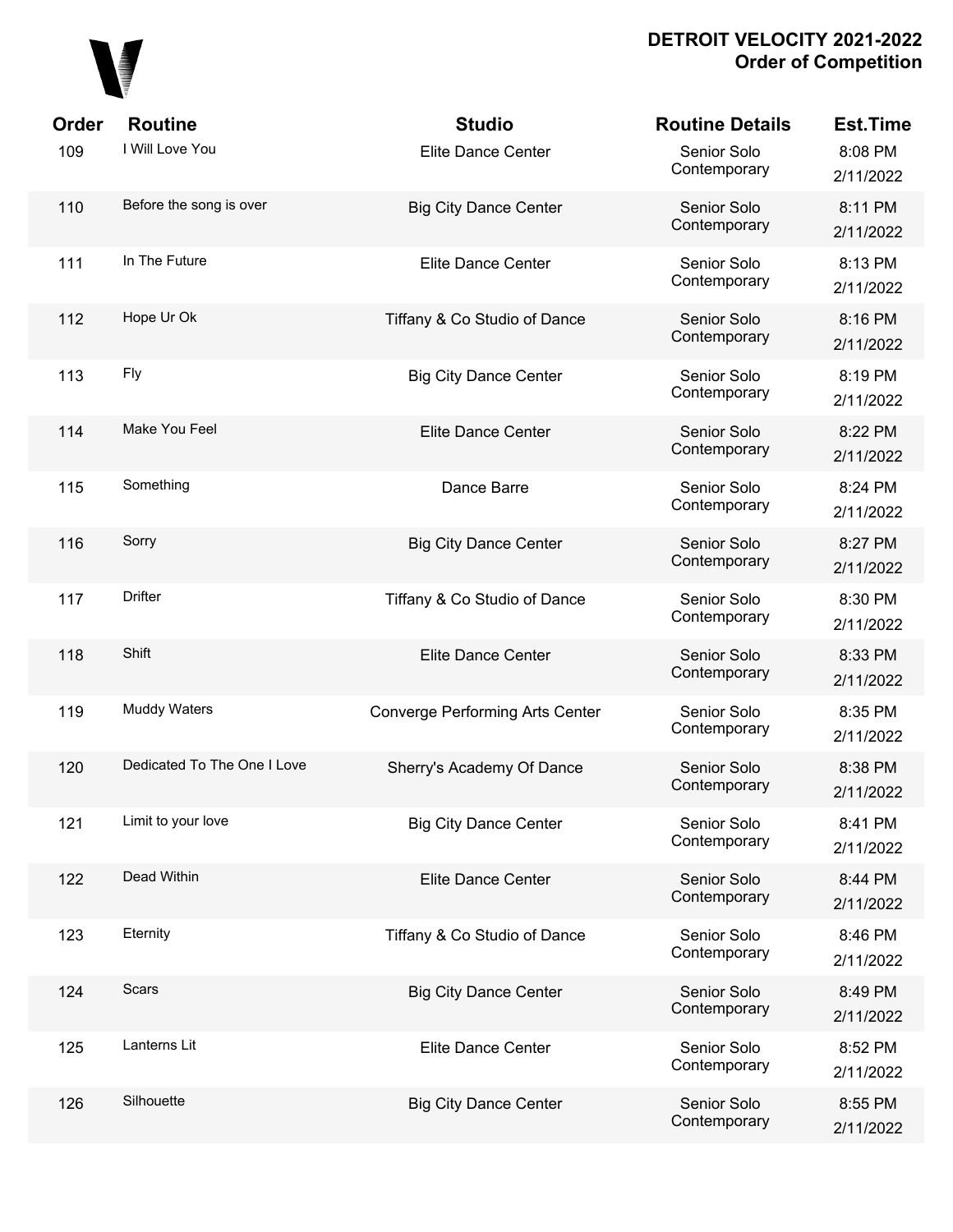# 

| Order | <b>Routine</b>                | <b>Studio</b>                          | <b>Routine Details</b>                  | <b>Est.Time</b>      |
|-------|-------------------------------|----------------------------------------|-----------------------------------------|----------------------|
| 127   | Turbine                       | Tiffany & Co Studio of Dance           | Senior Solo<br>Contemporary             | 8:57 PM<br>2/11/2022 |
| 128   | <b>Waking Up</b>              | <b>Big City Dance Center</b>           | Senior Solo<br>Contemporary             | 9:00 PM<br>2/11/2022 |
| 129   | Carefully                     | <b>Big City Dance Center</b>           | Senior Solo<br>Contemporary             | 9:03 PM<br>2/11/2022 |
| 130   | Changes                       | <b>Big City Dance Center</b>           | Senior Solo<br>Contemporary             | 9:06 PM<br>2/11/2022 |
| 131   | Ready                         | <b>Big City Dance Center</b>           | Senior Solo<br>Jazz                     | 9:08 PM<br>2/11/2022 |
| 132   | Little Runaway                | <b>Converge Performing Arts Center</b> | Senior Solo<br>Lyrical                  | 9:11 PM<br>2/11/2022 |
| 133   | All I Ask                     | Tiffany & Co Studio of Dance           | Senior Solo<br>Lyrical                  | 9:14 PM<br>2/11/2022 |
| 134   | ** 5 MINUTE JUDGES BREAK**    | VELOCITY DANCE CONVENTION              |                                         | 9:17 PM<br>2/11/2022 |
| 135   | Shiny Happy People            | Sherry's Academy Of Dance              | <b>Teen Small Group</b><br>Contemporary | 9:22 PM<br>2/11/2022 |
| 136   | If You Wait                   | <b>Revolution Dance</b>                | Senior Solo<br>Lyrical                  | 9:25 PM<br>2/11/2022 |
| 137   | Seduces Me                    | Haja Dance Company                     | Senior Solo<br>Lyrical                  | 9:27 PM<br>2/11/2022 |
| 138   | Honkey Cat                    | Sherry's Academy Of Dance              | Senior Solo<br>Tap                      | 9:30 PM<br>2/11/2022 |
| 139   | Don't Stop The Music          | The Foundation House                   | Senior Solo<br>Tap                      | 9:33 PM<br>2/11/2022 |
| 140   | Never Look Back               | <b>Big City Dance Center</b>           | <b>Teen Small Group</b><br>Contemporary | 9:36 PM<br>2/11/2022 |
| 141   | Start Again                   | Sherry's Academy Of Dance              | <b>Teen Small Group</b><br>Contemporary | 9:39 PM<br>2/11/2022 |
| 142   | Draw The Line                 | <b>Elite Dance Center</b>              | <b>Teen Small Group</b><br>Contemporary | 9:42 PM<br>2/11/2022 |
| 143   | Chemtrails                    | Converge Performing Arts Center        | <b>Teen Small Group</b><br>Contemporary | 9:45 PM<br>2/11/2022 |
| 144   | <b>Everything Must Change</b> | Sherry's Academy Of Dance              | <b>Teen Small Group</b><br>Contemporary | 9:48 PM<br>2/11/2022 |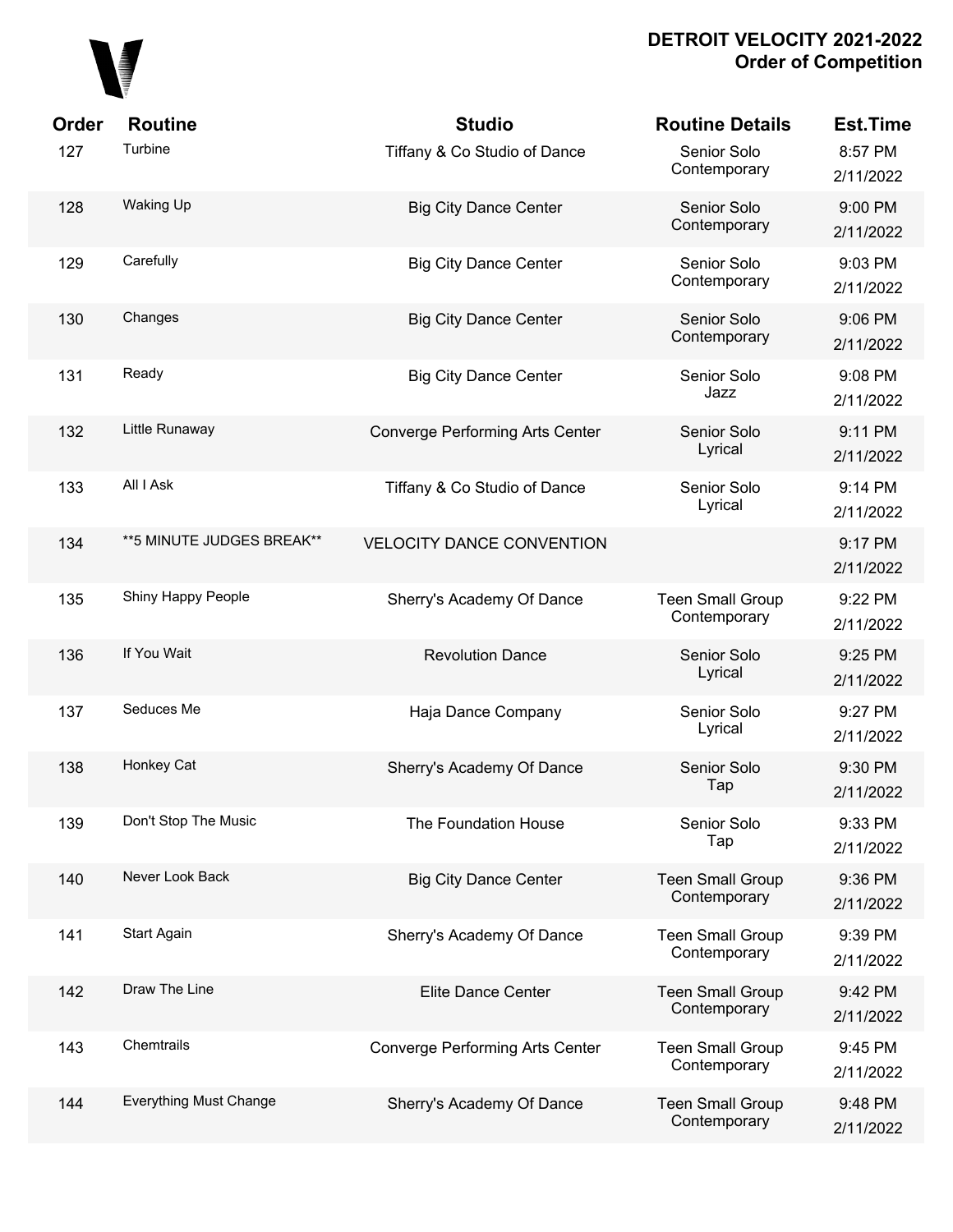

| Order | <b>Routine</b>          | <b>Studio</b>                   | <b>Routine Details</b>             | <b>Est.Time</b>       |
|-------|-------------------------|---------------------------------|------------------------------------|-----------------------|
| 145   | Monkberry Mood Delight  | Sherry's Academy Of Dance       | <b>Teen Small Group</b><br>Jazz    | 9:51 PM<br>2/11/2022  |
| 146   | Always On My Mind       | Elite Dance Center              | Senior Small Group<br>Contemporary | 9:54 PM<br>2/11/2022  |
| 147   | The First Time          | <b>Big City Dance Center</b>    | Senior Small Group<br>Contemporary | 9:57 PM<br>2/11/2022  |
| 148   | Killer Queen            | <b>Dance Nation Studio</b>      | <b>Teen Small Group</b><br>Jazz    | 10:00 PM<br>2/11/2022 |
| 149   | <b>Black And Gold</b>   | Converge Performing Arts Center | <b>Teen Small Group</b><br>Jazz    | 10:03 PM<br>2/11/2022 |
| 150   | Aura                    | Tiffany & Co Studio of Dance    | <b>Teen Small Group</b><br>Jazz    | 10:06 PM<br>2/11/2022 |
| 151   | Lost                    | <b>Big City Dance Center</b>    | <b>Teen Small Group</b><br>Lyrical | 10:09 PM<br>2/11/2022 |
| 152   | <b>Business Of Love</b> | Sherry's Academy Of Dance       | <b>Teen Small Group</b><br>Jazz    | 10:12 PM<br>2/11/2022 |
| 153   | Rescue                  | Sherry's Academy Of Dance       | <b>Teen Small Group</b><br>Lyrical | 10:15 PM<br>2/11/2022 |
| 154   | Animal                  | Converge Performing Arts Center | <b>Teen Small Group</b><br>Lyrical | 10:18 PM<br>2/11/2022 |
| 155   | <b>Pink Noise</b>       | Tiffany & Co Studio of Dance    | <b>Teen Small Group</b><br>Tap     | 10:21 PM<br>2/11/2022 |
| 156   | Hey Hey                 | Converge Performing Arts Center | <b>Teen Small Group</b><br>Open    | 10:24 PM<br>2/11/2022 |
| 157   | Wind It Up              | Sherry's Academy Of Dance       | <b>Teen Small Group</b><br>Tap     | 10:27 PM<br>2/11/2022 |
| 158   | Smile                   | <b>Big City Dance Center</b>    | Senior Small Group<br>Tap          | 10:30 PM<br>2/11/2022 |
| 159   | Be My Husband           | Sherry's Academy Of Dance       | <b>Teen Small Group</b><br>Tap     | 10:33 PM<br>2/11/2022 |
| 160   | Fame                    | <b>Elite Dance Center</b>       | Senior Small Group<br>Jazz         | 10:36 PM<br>2/11/2022 |
| 161   | Creep                   | Sherry's Academy Of Dance       | Senior Small Group<br>Tap          | 10:39 PM<br>2/11/2022 |
| 162   | Catharsis               | <b>Big City Dance Center</b>    | Senior Small Group<br>Open         | 10:42 PM<br>2/11/2022 |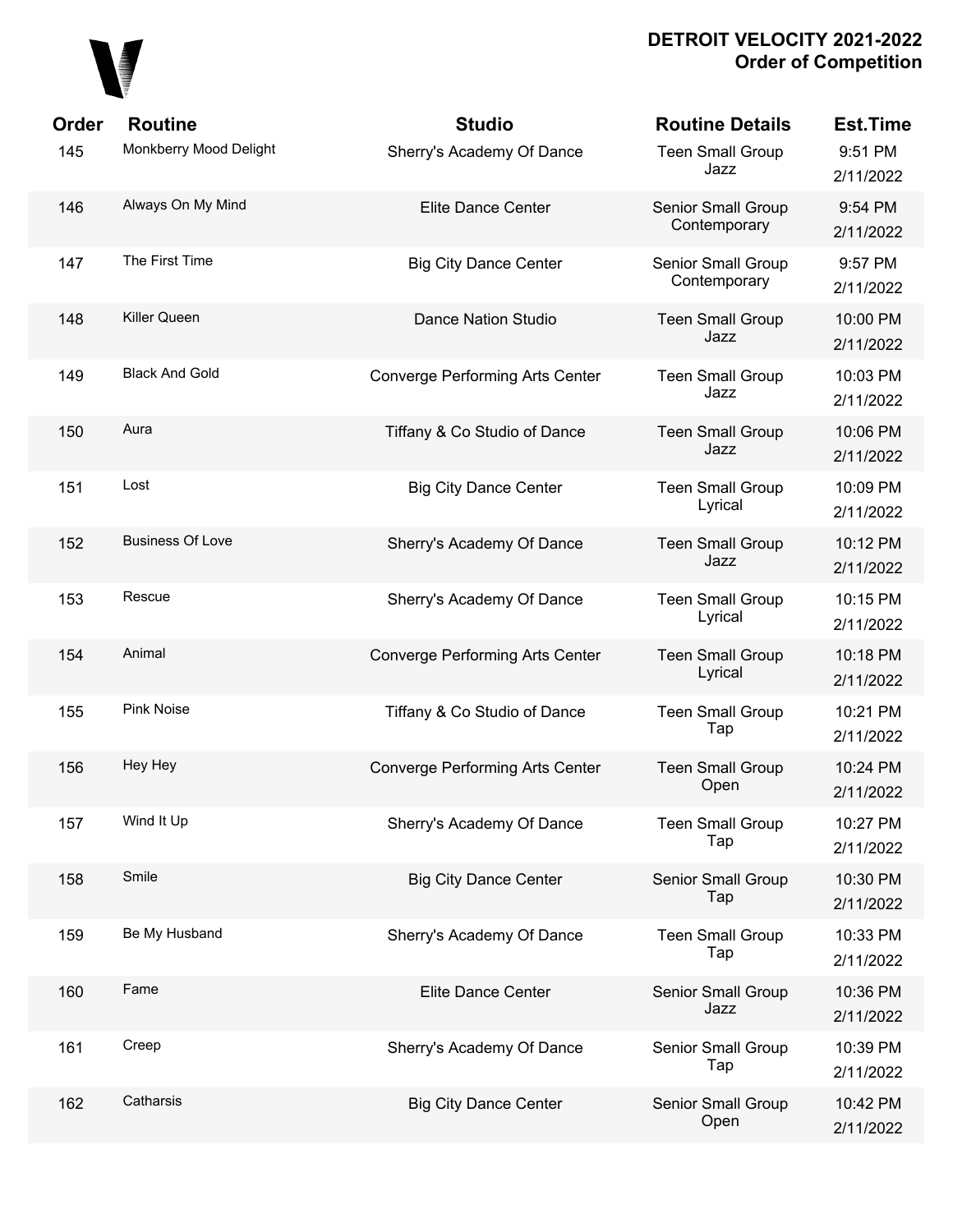

| Order<br>163 | <b>Routine</b><br>**AWARDS** | <b>Studio</b><br><b>VELOCITY DANCE CONVENTION</b> | <b>Routine Details</b>   | <b>Est.Time</b><br>10:45 PM<br>2/11/2022 |
|--------------|------------------------------|---------------------------------------------------|--------------------------|------------------------------------------|
| 164          | What You Workin' With        | <b>Dance Nation Studio</b>                        | Mini Solo<br>Jazz        | 3:00 PM<br>2/12/2022                     |
| 165          | I Like It                    | <b>Dance Nation Studio</b>                        | Mini Solo<br>Jazz        | 3:02 PM<br>2/12/2022                     |
| 166          | Sushi                        | Tiffany & Co Studio of Dance                      | Mini Solo<br>Jazz        | 3:05 PM<br>2/12/2022                     |
| 167          | Disco Drum                   | Dance Nation Studio                               | Mini Solo<br>Jazz        | 3:08 PM<br>2/12/2022                     |
| 168          | Love Shack                   | Dance Nation Studio                               | Mini Solo<br>Jazz        | 3:11 PM<br>2/12/2022                     |
| 169          | Shawty Get Loose             | <b>Dance Nation Studio</b>                        | Mini Solo<br>Jazz        | 3:13 PM<br>2/12/2022                     |
| 170          | Hound Dog                    | <b>Dance Nation Studio</b>                        | Mini Solo<br>Jazz        | 3:16 PM<br>2/12/2022                     |
| 171          | Dream                        | <b>Dance Nation Studio</b>                        | Mini Solo<br>Lyrical     | 3:19 PM<br>2/12/2022                     |
| 172          | Over The Rainbow             | Tiffany & Co Studio of Dance                      | Mini Solo<br>Lyrical     | 3:22 PM<br>2/12/2022                     |
| 173          | Smile                        | <b>Dance Nation Studio</b>                        | Mini Solo<br>Lyrical     | 3:24 PM<br>2/12/2022                     |
| 174          | You Are My Sunshine          | <b>Dance Nation Studio</b>                        | Mini Solo<br>Lyrical     | 3:27 PM<br>2/12/2022                     |
| 175          | Angels                       | Sherry's Academy Of Dance                         | Mini Small Group<br>Jazz | 3:30 PM<br>2/12/2022                     |
| 176          | <b>Material Girl</b>         | Tiffany & Co Studio of Dance                      | Mini Small Group<br>Jazz | 3:33 PM<br>2/12/2022                     |
| 177          | A Dream Is A Wish            | <b>Dance Nation Studio</b>                        | Mini Solo<br>Lyrical     | 3:36 PM<br>2/12/2022                     |
| 178          | Firework                     | Dance Nation Studio                               | Mini Solo<br>Lyrical     | 3:39 PM<br>2/12/2022                     |
| 179          | Let It Be                    | <b>Dance Nation Studio</b>                        | Mini Solo<br>Lyrical     | 3:41 PM<br>2/12/2022                     |
| 180          | Hard To Be A Diva            | Tiffany & Co Studio of Dance                      | Mini Solo<br>Jazz        | 3:44 PM<br>2/12/2022                     |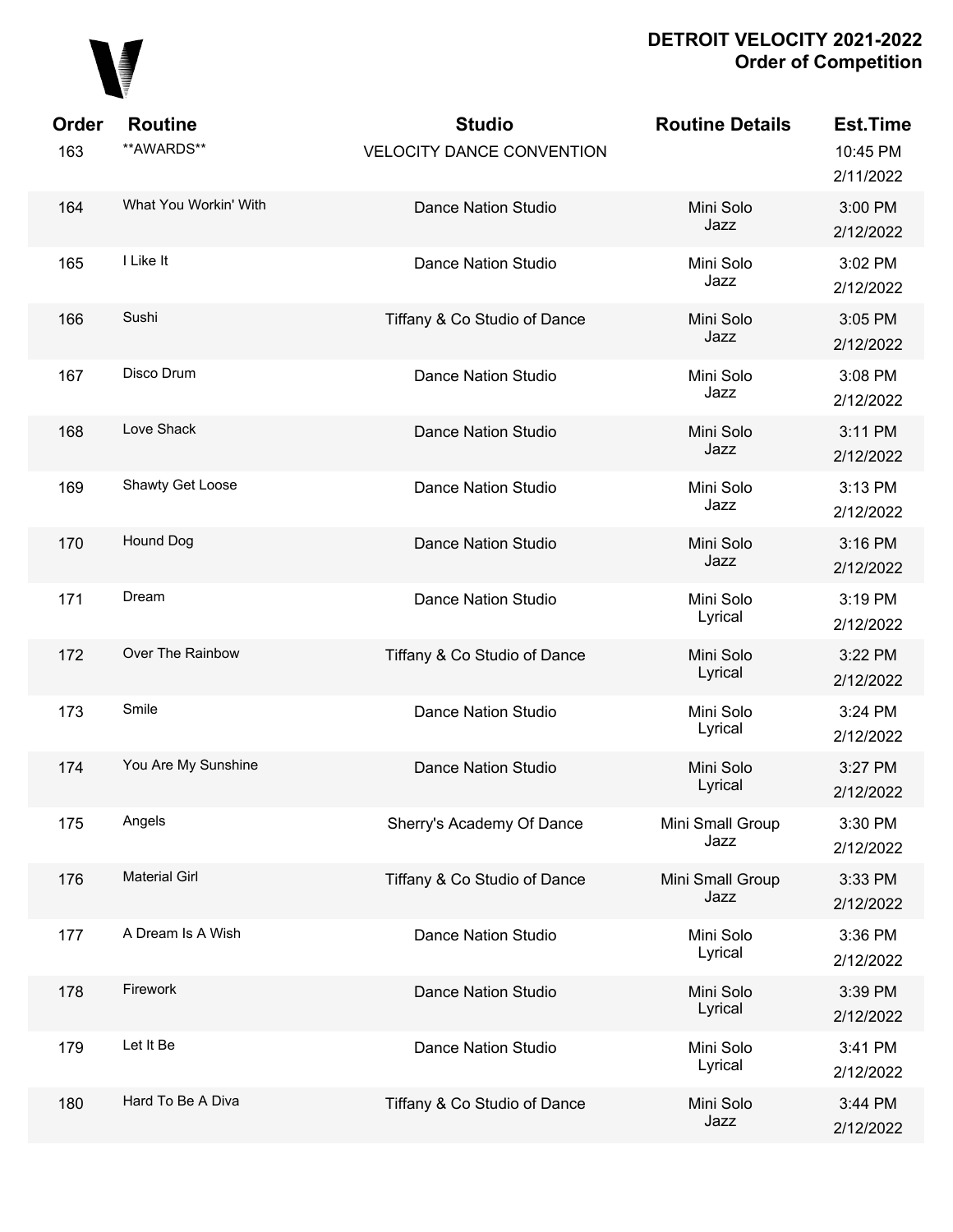

| Order | <b>Routine</b>             | <b>Studio</b>                          | <b>Routine Details</b>             | <b>Est.Time</b>      |
|-------|----------------------------|----------------------------------------|------------------------------------|----------------------|
| 181   | <b>True Colors</b>         | <b>Dance Nation Studio</b>             | Mini Small Group<br>Contemporary   | 3:47 PM<br>2/12/2022 |
| 182   | Something Good             | Sherry's Academy Of Dance              | Mini Small Group<br>Jazz           | 3:50 PM<br>2/12/2022 |
| 183   | <b>Stayin Alive</b>        | <b>Dance Nation Studio</b>             | Mini Small Group<br>Jazz           | 3:53 PM<br>2/12/2022 |
| 184   | Every Season               | Tiffany & Co Studio of Dance           | Mini Small Group<br>Lyrical        | 3:56 PM<br>2/12/2022 |
| 185   | Respect                    | <b>Dance Nation Studio</b>             | Mini Small Group<br>Tap            | 3:59 PM<br>2/12/2022 |
| 186   | Ghostbusters               | Sherry's Academy Of Dance              | Mini Small Group<br>Tap            | 4:02 PM<br>2/12/2022 |
| 187   | Cmon Ride The Train        | <b>Dance Nation Studio</b>             | Mini Small Group<br>Tap            | 4:05 PM<br>2/12/2022 |
| 188   | Rock Around The Clock      | Tiffany & Co Studio of Dance           | Mini Small Group<br>Tap            | 4:08 PM<br>2/12/2022 |
| 189   | In Love With A Monster     | <b>Big City Dance Center</b>           | Mini Small Group<br>Hip-Hop        | 4:11 PM<br>2/12/2022 |
| 190   | Hands Tied                 | Dance Nation Studio                    | Junior Large Group<br>Contemporary | 4:14 PM<br>2/12/2022 |
| 191   | Thee Mini Stallions        | <b>Dance Nation Studio</b>             | Mini Large Group<br>Hip-Hop        | 4:17 PM<br>2/12/2022 |
| 192   | ** 5 MINUTE JUDGES BREAK** | <b>VELOCITY DANCE CONVENTION</b>       |                                    | 4:20 PM<br>2/12/2022 |
| 193   | Carry You                  | <b>Revolution Dance</b>                | Junior Solo<br>Contemporary        | 4:25 PM<br>2/12/2022 |
| 194   | Slay Gang                  | Tiffany & Co Studio of Dance           | Mini Small Group<br>Hip-Hop        | 4:27 PM<br>2/12/2022 |
| 195   | <b>Half Light</b>          | <b>Dance Nation Studio</b>             | Junior Solo<br>Contemporary        | 4:30 PM<br>2/12/2022 |
| 196   | Come On Over               | Dance Nation Studio                    | Junior Solo<br>Jazz                | 4:33 PM<br>2/12/2022 |
| 197   | Cali Soul                  | <b>Converge Performing Arts Center</b> | Junior Solo<br>Contemporary        | 4:36 PM<br>2/12/2022 |
| 198   | Coco                       | <b>Converge Performing Arts Center</b> | Junior Solo<br>Open                | 4:39 PM<br>2/12/2022 |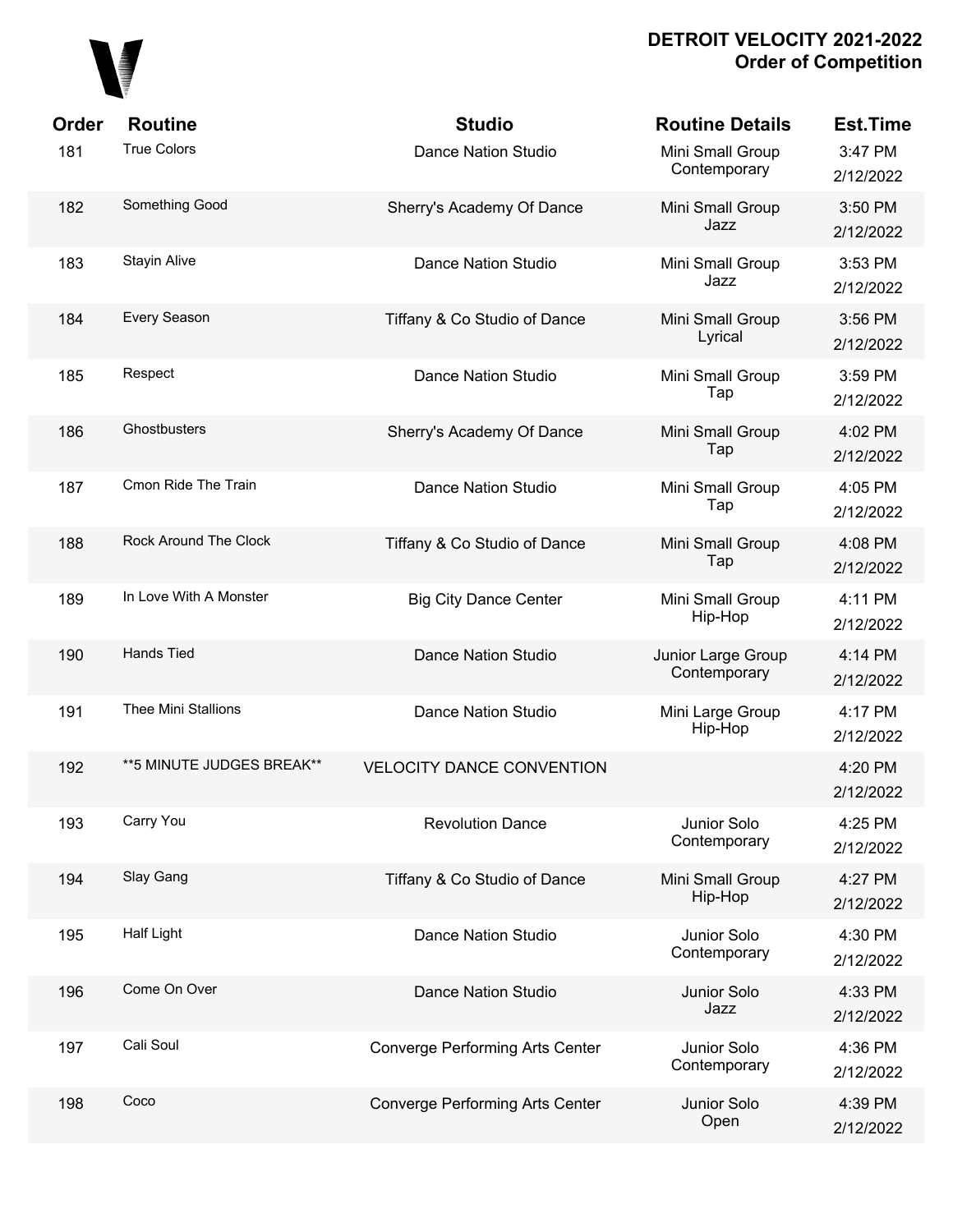

| Order | <b>Routine</b>                          | <b>Studio</b>                          | <b>Routine Details</b>             | <b>Est.Time</b>      |
|-------|-----------------------------------------|----------------------------------------|------------------------------------|----------------------|
| 199   | Attention                               | <b>Big City Dance Center</b>           | Junior Solo<br>Jazz                | 4:41 PM<br>2/12/2022 |
| 200   | Up In Here                              | <b>Dance Nation Studio</b>             | Mini Large Group<br>Hip-Hop        | 4:44 PM<br>2/12/2022 |
| 201   | <b>Brave</b>                            | <b>Big City Dance Center</b>           | Junior Solo<br>Lyrical             | 4:47 PM<br>2/12/2022 |
| 202   | Tightrope                               | Dance Barre                            | Junior Solo<br>Lyrical             | 4:50 PM<br>2/12/2022 |
| 203   | Yellow                                  | Dance Barre                            | Junior Solo<br>Lyrical             | 4:53 PM<br>2/12/2022 |
| 204   | Say Goodbye                             | Tiffany & Co Studio of Dance           | Junior Solo<br>Lyrical             | 4:55 PM<br>2/12/2022 |
| 205   | Friend Like Me                          | <b>Dance Nation Studio</b>             | Junior Solo<br>Jazz                | 4:58 PM<br>2/12/2022 |
| 206   | Follow The Sun                          | <b>Dance Nation Studio</b>             | Junior Solo<br>Contemporary        | 5:01 PM<br>2/12/2022 |
| 207   | I Try                                   | Tiffany & Co Studio of Dance           | Junior Solo<br>Lyrical             | 5:04 PM<br>2/12/2022 |
| 208   | <b>Shooting Star</b>                    | <b>Big City Dance Center</b>           | Junior Solo<br>Lyrical             | 5:06 PM<br>2/12/2022 |
| 209   | Control                                 | <b>Dance Nation Studio</b>             | Junior Solo<br>Lyrical             | 5:09 PM<br>2/12/2022 |
| 210   | Must Have Been Love                     | <b>Converge Performing Arts Center</b> | Junior Solo<br>Lyrical             | 5:12 PM<br>2/12/2022 |
| 211   | <b>Bird Gehrl</b>                       | Tiffany & Co Studio of Dance           | Junior Solo<br>Lyrical             | 5:15 PM<br>2/12/2022 |
| 212   | Wake Me Up                              | <b>Dance Nation Studio</b>             | Junior Solo<br>Lyrical             | 5:17 PM<br>2/12/2022 |
| 213   | What A Feeling                          | Tiffany & Co Studio of Dance           | Junior Solo<br>Lyrical             | 5:20 PM<br>2/12/2022 |
| 214   | Gravity                                 | Tiffany & Co Studio of Dance           | Junior Duo/Trio<br>Lyrical         | 5:23 PM<br>2/12/2022 |
| 215   | Gone Away                               | Sherry's Academy Of Dance              | Junior Small Group<br>Contemporary | 5:26 PM<br>2/12/2022 |
| 216   | Every Little Thing She Does Is<br>Magic | <b>Big City Dance Center</b>           | Junior Solo<br>Lyrical             | 5:29 PM<br>2/12/2022 |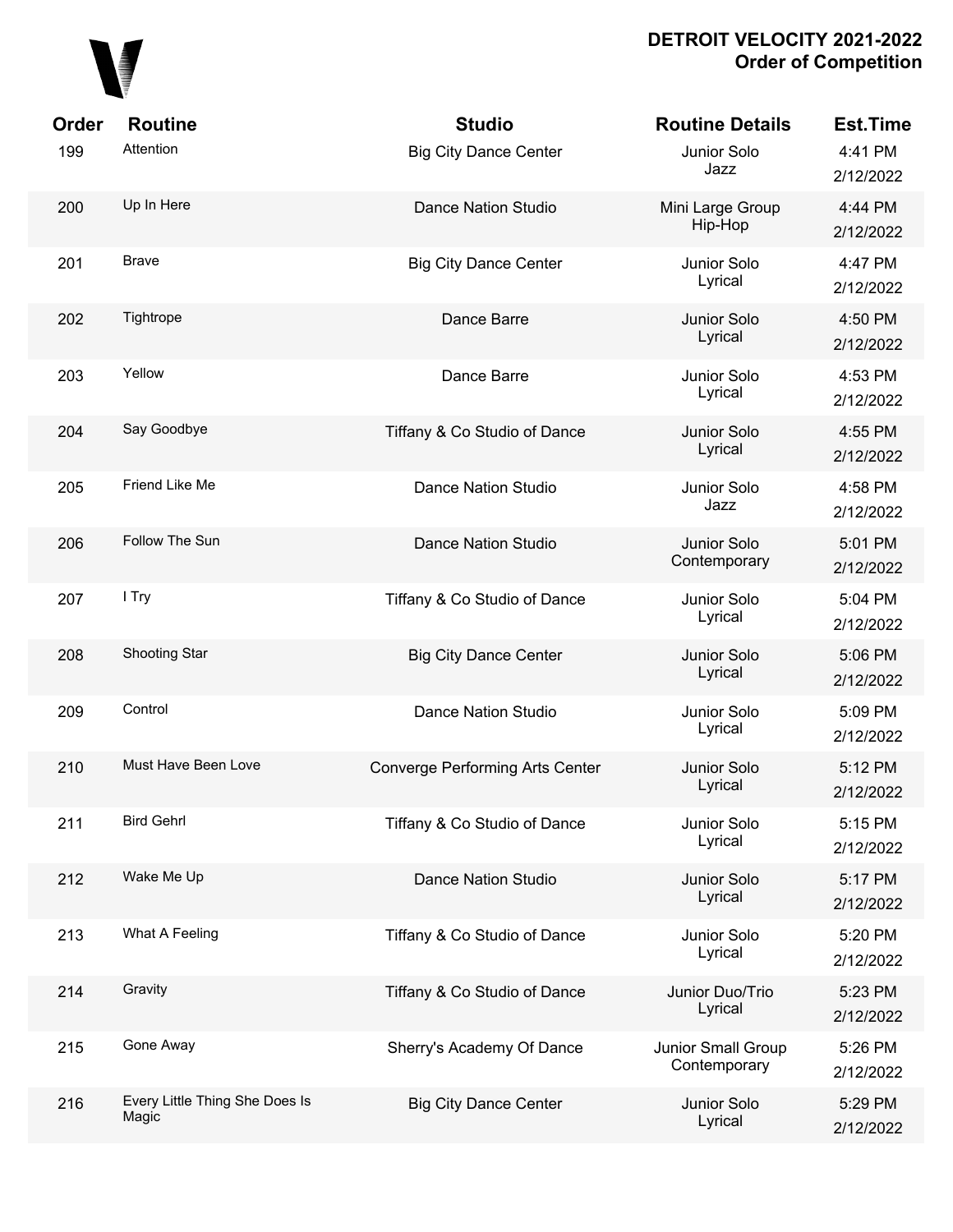

| Order | <b>Routine</b>             | <b>Studio</b>                          | <b>Routine Details</b>                         | <b>Est.Time</b>      |
|-------|----------------------------|----------------------------------------|------------------------------------------------|----------------------|
| 217   | Heaven                     | <b>Dance Nation Studio</b>             | Junior Solo<br>Lyrical                         | 5:31 PM<br>2/12/2022 |
| 218   | Stand By Me                | Tiffany & Co Studio of Dance           | Junior Duo/Trio<br>Lyrical                     | 5:34 PM<br>2/12/2022 |
| 219   | Shawty Get Loose           | Tiffany & Co Studio of Dance           | Junior Solo<br>Hip-Hop                         | 5:37 PM<br>2/12/2022 |
| 220   | Angels                     | Converge Performing Arts Center        | Junior Duo/Trio<br>Contemporary                | 5:40 PM<br>2/12/2022 |
| 221   | Marry The Night            | Sherry's Academy Of Dance              | Junior Small Group<br>Jazz                     | 5:42 PM<br>2/12/2022 |
| 222   | Legs                       | Tiffany & Co Studio of Dance           | Junior Small Group<br>Jazz                     | 5:45 PM<br>2/12/2022 |
| 223   | Pictures Of You            | Tiffany & Co Studio of Dance           | Junior Small Group<br>Contemporary             | 5:48 PM<br>2/12/2022 |
| 224   | ** 5 MINUTE JUDGES BREAK** | <b>VELOCITY DANCE CONVENTION</b>       |                                                | 5:51 PM<br>2/12/2022 |
| 225   | Bling                      | <b>Dance Nation Studio</b>             | Junior Duo/Trio<br>Jazz                        | 5:56 PM<br>2/12/2022 |
| 226   | Remission                  | <b>Converge Performing Arts Center</b> | Junior Small Group<br>Contemporary             | 5:58 PM<br>2/12/2022 |
| 227   | Susan                      | Sherry's Academy Of Dance              | Junior Large Group<br>Contemporary             | 6:01 PM<br>2/12/2022 |
| 228   | Love Today                 | Tiffany & Co Studio of Dance           | Junior Small Group<br>Jazz                     | 6:04 PM<br>2/12/2022 |
| 229   | I Will Wait                | Tiffany & Co Studio of Dance           | Junior Small Group<br>Lyrical                  | 6:07 PM<br>2/12/2022 |
| 230   | Miss New Jersey            | Converge Performing Arts Center        | Junior Small Group<br>Open                     | 6:10 PM<br>2/12/2022 |
| 231   | <b>River Deep</b>          | Sherry's Academy Of Dance              | Junior Large Group<br>Jazz                     | 6:13 PM<br>2/12/2022 |
| 232   | Stop                       | <b>Dance Nation Studio</b>             | Junior Large Group<br>Tap                      | 6:16 PM<br>2/12/2022 |
| 233   | Footloose                  | Tiffany & Co Studio of Dance           | Junior Small Group<br>Tap                      | 6:19 PM<br>2/12/2022 |
| 234   | Indestructible             | <b>Big City Dance Center</b>           | Intermediate Large<br>Group<br>$C$ ontomnoroni | 6:22 PM<br>2/12/2022 |
|       |                            |                                        |                                                |                      |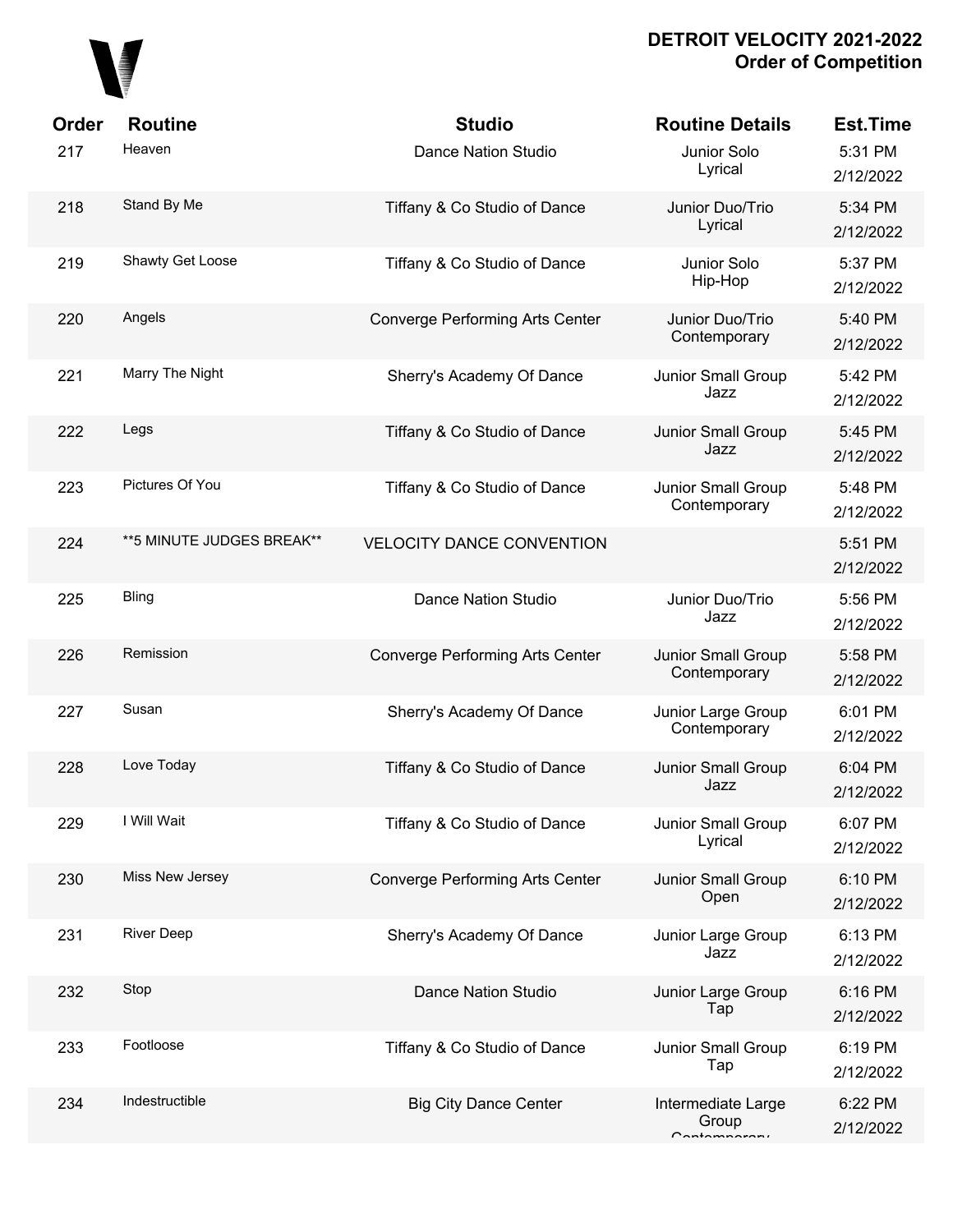

| Order | <b>Routine</b>     | <b>Studio</b>                          | <b>Routine Details</b>                                             | <b>Est.Time</b>      |
|-------|--------------------|----------------------------------------|--------------------------------------------------------------------|----------------------|
| 235   | Hit The Road Jack  | Sherry's Academy Of Dance              | Junior Large Group<br>Tap                                          | 6:25 PM<br>2/12/2022 |
| 236   | Anything I Do      | Converge Performing Arts Center        | Junior Large Group<br>Jazz                                         | 6:28 PM<br>2/12/2022 |
| 237   | Blackpink          | Tiffany & Co Studio of Dance           | Junior Large Group<br>Hip-Hop                                      | 6:31 PM<br>2/12/2022 |
| 238   | Get Busy           | <b>Dance Nation Studio</b>             | Intermediate Large<br>Group                                        | 6:34 PM<br>2/12/2022 |
| 239   | Be Like Me         | Sherry's Academy Of Dance              | Junior Large Group<br>Hip-Hop                                      | 6:37 PM<br>2/12/2022 |
| 240   | Soulja             | <b>Elite Dance Center</b>              | Intermediate Large<br>Group                                        | 6:40 PM<br>2/12/2022 |
| 241   | Secret Love Song   | Tiffany & Co Studio of Dance           | Junior Production<br>Lyrical                                       | 6:43 PM<br>2/12/2022 |
| 242   | I Love Myself      | Sherry's Academy Of Dance              | Intermediate Large<br>Group                                        | 6:49 PM<br>2/12/2022 |
| 243   | Shut It Down       | <b>Big City Dance Center</b>           | Intermediate Production<br>Jazz                                    | 6:52 PM<br>2/12/2022 |
| 244   | Get It             | <b>Converge Performing Arts Center</b> | Intermediate Large<br>Group<br>$\overline{u}$ in $\overline{u}$ an | 6:58 PM<br>2/12/2022 |
| 245   | The Rain           | Tiffany & Co Studio of Dance           | Intermediate Production<br>Hip-Hop                                 | 7:01 PM<br>2/12/2022 |
| 246   | **AWARDS**         | <b>VELOCITY DANCE CONVENTION</b>       |                                                                    | 7:15 PM<br>2/12/2022 |
| 247   | Covergirl          | Tiffany & Co Studio of Dance           | <b>Teen Production</b><br>Jazz                                     | 7:50 PM<br>2/12/2022 |
| 248   | Rihanna            | <b>Big City Dance Center</b>           | <b>Teen Production</b><br>Jazz                                     | 7:56 PM<br>2/12/2022 |
| 249   | We're Gonna Party  | Sherry's Academy Of Dance              | <b>Teen Production</b><br>Jazz                                     | 8:02 PM<br>2/12/2022 |
| 250   | Kendrick           | Converge Performing Arts Center        | Senior Duo/Trio<br>Hip-Hop                                         | 8:08 PM<br>2/12/2022 |
| 251   | Won't Let You Down | Tiffany & Co Studio of Dance           | Senior Duo/Trio<br>Contemporary                                    | 8:10 PM<br>2/12/2022 |
| 252   | Dream State        | <b>Converge Performing Arts Center</b> | Senior Duo/Trio<br>Contemporary                                    | 8:13 PM<br>2/12/2022 |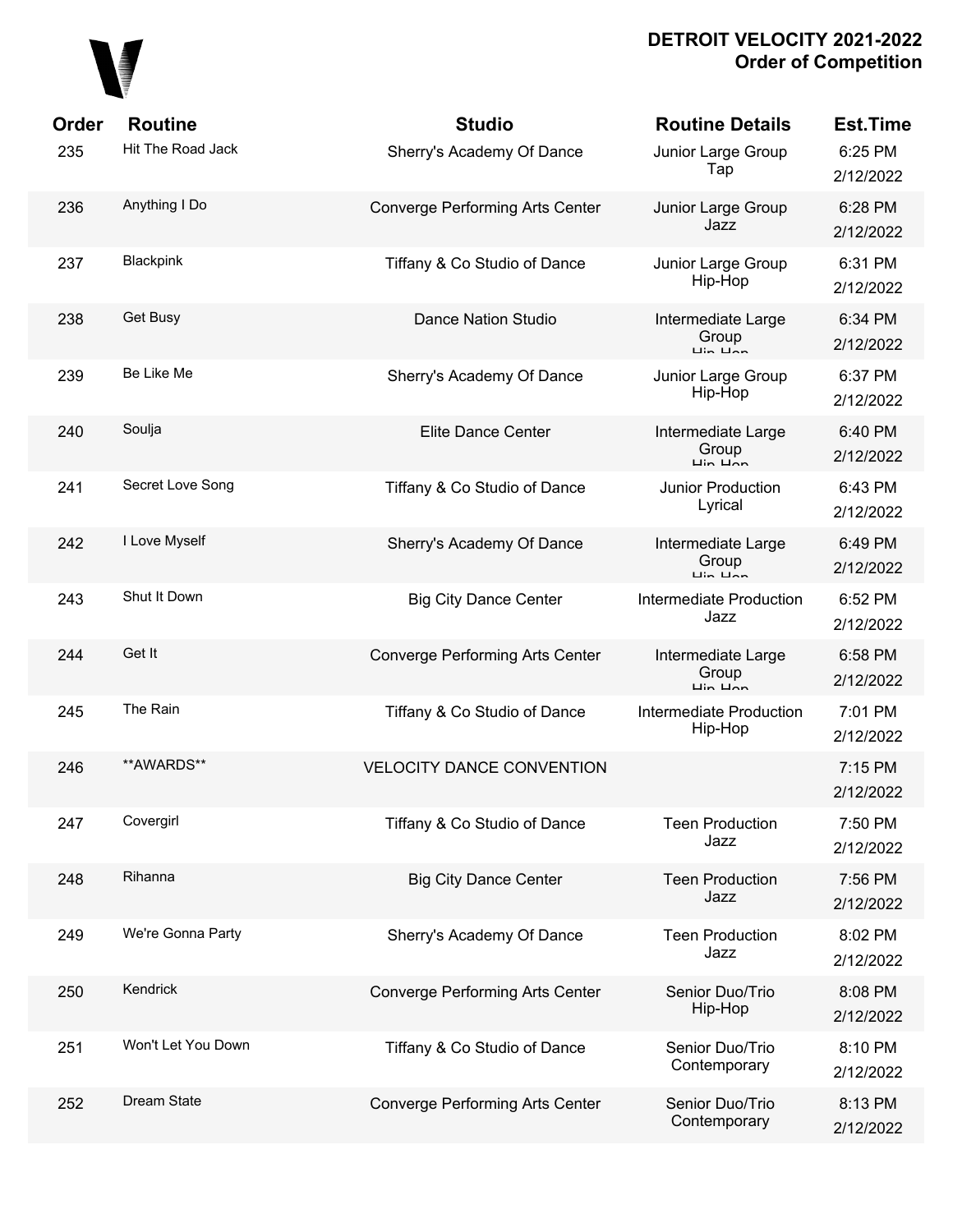

| Order | <b>Routine</b>       | <b>Studio</b>                          | <b>Routine Details</b>                 | <b>Est.Time</b>      |
|-------|----------------------|----------------------------------------|----------------------------------------|----------------------|
| 253   | Open Hands           | Tiffany & Co Studio of Dance           | Senior Duo/Trio<br>Lyrical             | 8:16 PM<br>2/12/2022 |
| 254   | When We Were Young   | Tiffany & Co Studio of Dance           | Senior Duo/Trio<br>Lyrical             | 8:19 PM<br>2/12/2022 |
| 255   | Dreams               | <b>Big City Dance Center</b>           | Senior Duo/Trio<br>Tap                 | 8:21 PM<br>2/12/2022 |
| 256   | Deserted             | <b>Elite Dance Center</b>              | Teen Large Group<br>Contemporary       | 8:24 PM<br>2/12/2022 |
| 257   | Mama                 | Tiffany & Co Studio of Dance           | Teen Large Group<br>Contemporary       | 8:27 PM<br>2/12/2022 |
| 258   | Need To Change       | <b>Big City Dance Center</b>           | Teen Large Group<br>Contemporary       | 8:30 PM<br>2/12/2022 |
| 259   | <b>Nemesis</b>       | <b>Converge Performing Arts Center</b> | Teen Large Group<br>Contemporary       | 8:33 PM<br>2/12/2022 |
| 260   | What A Mess I'm In   | Sherry's Academy Of Dance              | Teen Large Group<br>Contemporary       | 8:36 PM<br>2/12/2022 |
| 261   | Don't Take The Money | Tiffany & Co Studio of Dance           | Teen Large Group<br>Contemporary       | 8:39 PM<br>2/12/2022 |
| 262   | Hold On Tight        | Tiffany & Co Studio of Dance           | Teen Large Group<br>Contemporary       | 8:42 PM<br>2/12/2022 |
| 263   | Talk                 | <b>Converge Performing Arts Center</b> | Teen Large Group<br>Contemporary       | 8:45 PM<br>2/12/2022 |
| 264   | <b>Missy Mix</b>     | <b>Big City Dance Center</b>           | <b>Teen Production</b><br>Hip-Hop      | 8:48 PM<br>2/12/2022 |
| 265   | Seven Birds          | Sherry's Academy Of Dance              | Teen Large Group<br>Contemporary       | 8:54 PM<br>2/12/2022 |
| 266   | Lost It To Trying    | Tiffany & Co Studio of Dance           | <b>Teen Production</b><br>Contemporary | 8:57 PM<br>2/12/2022 |
| 267   | Move It              | <b>Converge Performing Arts Center</b> | Teen Large Group<br>Jazz               | 9:03 PM<br>2/12/2022 |
| 268   | Man Eater            | Converge Performing Arts Center        | Teen Large Group<br>Jazz               | 9:06 PM<br>2/12/2022 |
| 269   | Cover Girl           | Elite Dance Center                     | <b>Teen Large Group</b><br>Jazz        | 9:09 PM<br>2/12/2022 |
| 270   | I Put A Spell On You | Sherry's Academy Of Dance              | Teen Large Group<br>Jazz               | 9:12 PM<br>2/12/2022 |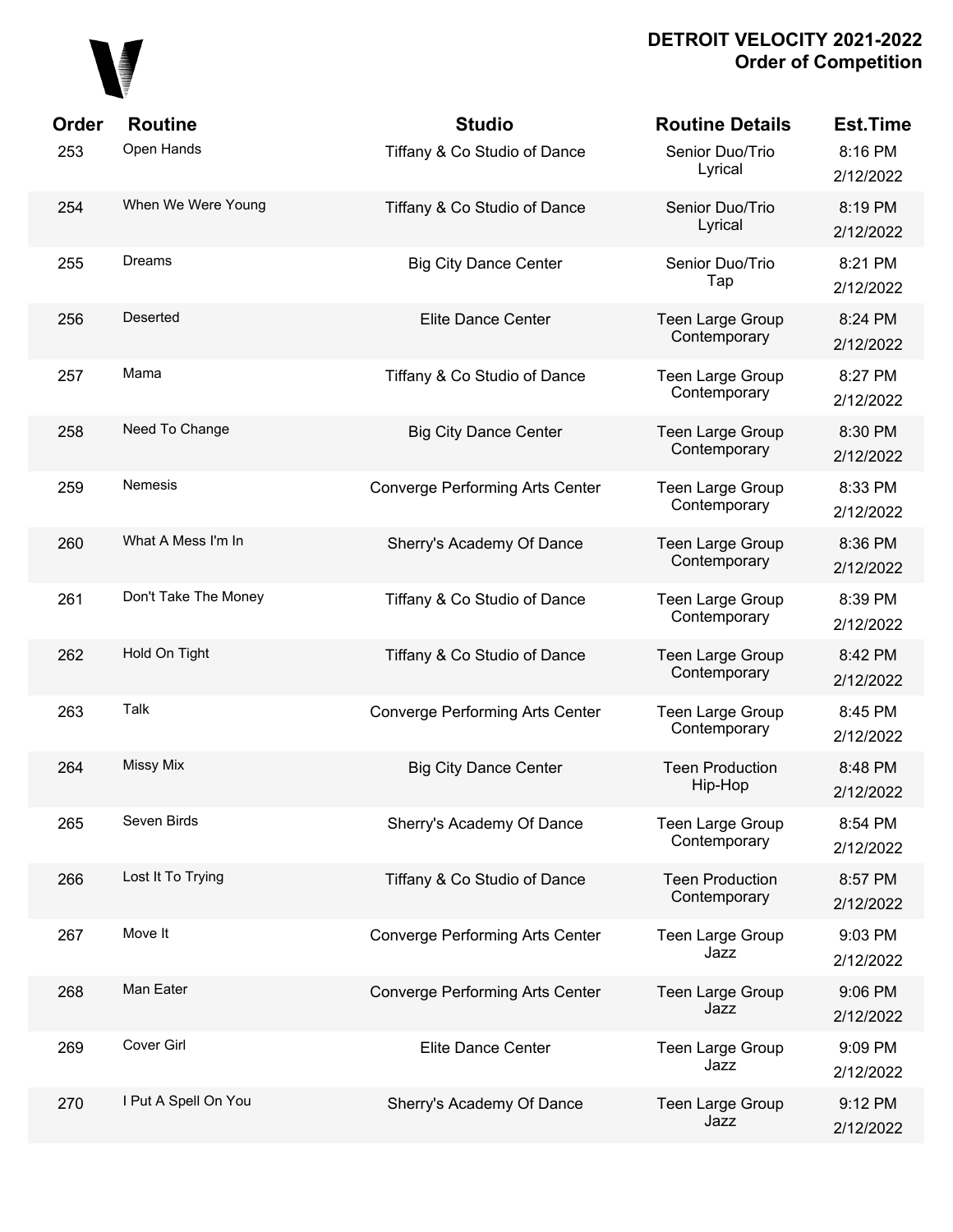

| Order | <b>Routine</b>             | <b>Studio</b>                    | <b>Routine Details</b>                     | <b>Est.Time</b>       |
|-------|----------------------------|----------------------------------|--------------------------------------------|-----------------------|
| 271   | End Of The Line            | <b>Big City Dance Center</b>     | Senior Large Group<br>Lyrical              | 9:15 PM<br>2/12/2022  |
| 272   | Run The World              | Tiffany & Co Studio of Dance     | <b>Teen Large Group</b><br>Jazz            | 9:18 PM<br>2/12/2022  |
| 273   | Constellations             | Converge Performing Arts Center  | <b>Teen Large Group</b><br>Lyrical         | 9:21 PM<br>2/12/2022  |
| 274   | Stay Close                 | <b>Big City Dance Center</b>     | Teen Large Group<br>Lyrical                | 9:24 PM<br>2/12/2022  |
| 275   | Cry To Me                  | Elite Dance Center               | Teen Large Group<br>Lyrical                | 9:27 PM<br>2/12/2022  |
| 276   | Already Home               | Sherry's Academy Of Dance        | <b>Teen Line</b><br>Contemporary           | 9:30 PM<br>2/12/2022  |
| 277   | ** 5 MINUTE JUDGES BREAK** | <b>VELOCITY DANCE CONVENTION</b> |                                            | 9:35 PM<br>2/12/2022  |
| 278   | <b>Buena</b>               | Tiffany & Co Studio of Dance     | Teen Large Group<br>Tap                    | 9:40 PM<br>2/12/2022  |
| 279   | If I Were Your Woman       | Converge Performing Arts Center  | Teen Large Group<br>Open                   | 9:43 PM<br>2/12/2022  |
| 280   | Lovefool                   | <b>Big City Dance Center</b>     | Teen Large Group<br>Open                   | 9:46 PM<br>2/12/2022  |
| 281   | Flocka                     | Elite Dance Center               | Teen Large Group<br>Hip-Hop                | 9:49 PM<br>2/12/2022  |
| 282   | My Line                    | Tiffany & Co Studio of Dance     | Teen Large Group<br>Hip-Hop                | 9:52 PM<br>2/12/2022  |
| 283   | Quiet Crowd                | Converge Performing Arts Center  | Teen Large Group<br>Open                   | 9:55 PM<br>2/12/2022  |
| 284   | No Manana                  | Sherry's Academy Of Dance        | <b>Teen Extended Line</b><br>Hip-Hop       | 9:58 PM<br>2/12/2022  |
| 285   | <b>Butterflies</b>         | <b>Big City Dance Center</b>     | Senior Large Group<br>Contemporary         | 10:03 PM<br>2/12/2022 |
| 286   | Like That                  | Tiffany & Co Studio of Dance     | Senior Large Group<br>Jazz                 | 10:06 PM<br>2/12/2022 |
| 287   | Grease Lightnin            | Elite Dance Center               | Teen Large Group<br><b>Musical Theater</b> | 10:09 PM<br>2/12/2022 |
| 288   | Revolution                 | Sherry's Academy Of Dance        | Senior Large Group<br>Contemporary         | 10:12 PM<br>2/12/2022 |